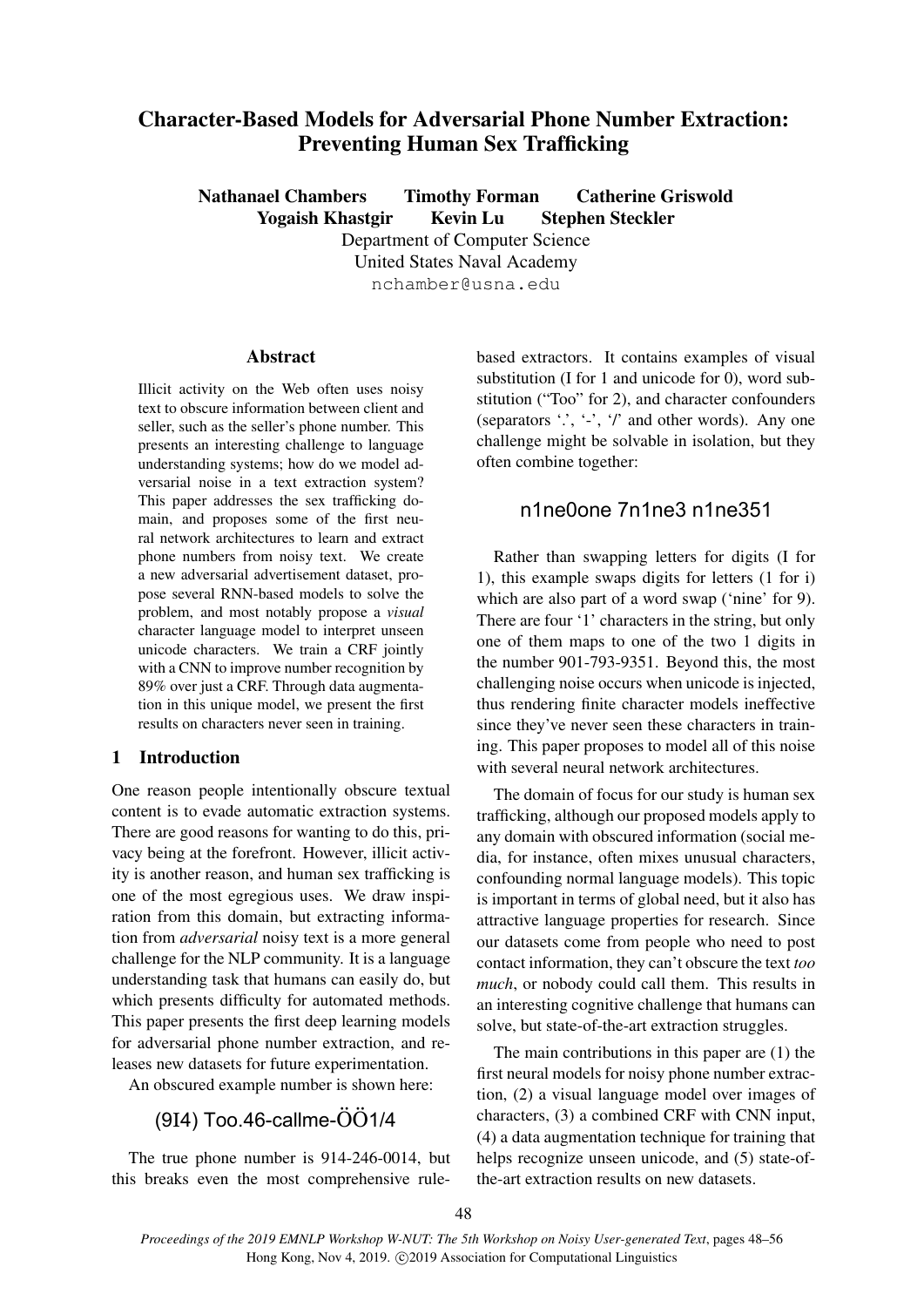# 2 Previous Work

A number of papers have looked into the sex trafficking domain. Some focus on classifying entire ads as trafficking or not [\(Alvari et al.,](#page-8-0) [2016,](#page-8-0) [2017\)](#page-8-1), while others build knowledge graphs of mentioned entities [\(Szekely et al.,](#page-8-2) [2015\)](#page-8-2) or focus on normalizing attributes like geolocations [\(Kapoor et al.,](#page-8-3) [2017;](#page-8-3) [Kejriwal and Szekely,](#page-8-4) [2017;](#page-8-4) [Kejriwal et al.,](#page-8-5) [2017\)](#page-8-5). Most of these use phone numbers as features, and several found them to be among the most important input [\(Dubrawski et al.,](#page-8-6) [2015;](#page-8-6) [Nagpal et al.,](#page-8-7) [2017;](#page-8-7) [Li et al.,](#page-8-8) [2018\)](#page-8-8). In fact, phone numbers are used as gold truth to connect similar ads or link traffickers [\(Rabbany et al.,](#page-8-9) [2018;](#page-8-9) [Li et al.,](#page-8-8) [2018\)](#page-8-8). Phone numbers have also been shown to be some of the most stable links to entities [\(Costin et al.,](#page-8-10) [2013\)](#page-8-10), so are important for entity linking tasks. Almost all of these threads assume correct phone extraction and ignore the difficulty of ads with obscured numbers. Although sometimes unspecified, they all appear to use rulebased extractors.

Most relevant to this paper is TJBatchExtractor, a rule-based regular expression system [\(Dubrawski et al.,](#page-8-6) [2015\)](#page-8-6) which is still state-ofthe-art for extraction, and is used by other work on trafficking ID [\(Nagpal et al.,](#page-8-7) [2017\)](#page-8-7). We employ TJBatchExtractor to identify the ads with obscured text from which it *fails* to extract a number. Our paper thus focuses on only the difficult ads with noisy phone numbers.

Most language models use words or characters as their base inputs. One of our contributions is a visual model of characters. We use an image database of 65k unicode characters developed by BBVA Next Security Lab<sup>[1](#page-1-0)</sup> for phishing prevention. Most similar is Liu et al. [\(2017\)](#page-8-11) who use CNNs for Asian-language classification. They aren't addressing noise like our paper, but rather the semantics inherent to their visual characters.

Finally, we employ data augmentation [\(Ding](#page-8-12) [et al.,](#page-8-12) [2016;](#page-8-12) [Xu et al.,](#page-8-13) [2016\)](#page-8-13) during training of our visual character model. This is commonly used in the visual community [\(Salamon and Bello,](#page-8-14) [2017;](#page-8-14) [Zhong et al.,](#page-8-15) [2017\)](#page-8-15) and we adopt their overall idea to randomly perturb our character images to learn a robust character recognizer.

### 3 Data and Attributes

#### 3.1 Noisy and Obscured Data

We begin by highlighting the main methods people use for adversarial noise in written text. This is not an exhaustive list, but it covers the vast majority of cases observed in this paper's datasets.

1. Digits as Lexemes. The most basic approach to obscuring numbers is to substitute lexemes (words) for digits. These are often easy to identify, and regular expressions with a dictionary are usually sufficient for detection. Words might be capitalized (FOUR) or camel case (foUr), such as in the text, "threeoh2FOUR070six22".

2. Homophones. This method replaces digits with homophones or near-rhymes, thereby confusing dictionary approaches as in "337 9twennyfo 06juan9". Tokens "twenny" and "juan" share phonological similarities with the digit pronunciation. Regular expressions cannot capture these without complex phoneme modeling.

3. Letters as Digits. This method substitutes ASCII letters for their digit lookalikes (e.g., *6I5 093 93B6*). The 'I' and 'B' are representing 1 and 8 respectively. These substitutions can grow more complicated with things like '()' for 0 and what was popularized as leetspeak in the 1980's with 'E' for '3' and other such inversions.

4. Visual Deception and Unicode. This is a variant of 'Letters as Digits' above, but goes beyond ASCII substitution to use Unicode characters. Unicode presents a huge challenge to extraction as these rely entirely on visual similarities in the character images. Below are just *some* unicode options that resemble the ASCII character '8':

# 8 ! ! ! *!* 𝟖 Ȣ ȣ 𝟠 𝟪 𝟴 𝟾

A rule-based approach would have to manually map all possible characters to their digits, an impossible task for 138k current unicode characters (with future room for 1mil). This would also fail on the larger problem of capturing visually ambiguous close-matches. For instance, an emoticon smiley face can be used for the ASCII letter 'o':

# (4 !𝐞 2) 456 9412

We are the first to our knowledge to model visual noise with a language model architecture.

<span id="page-1-0"></span><sup>1</sup> https://github.com/next-security-lab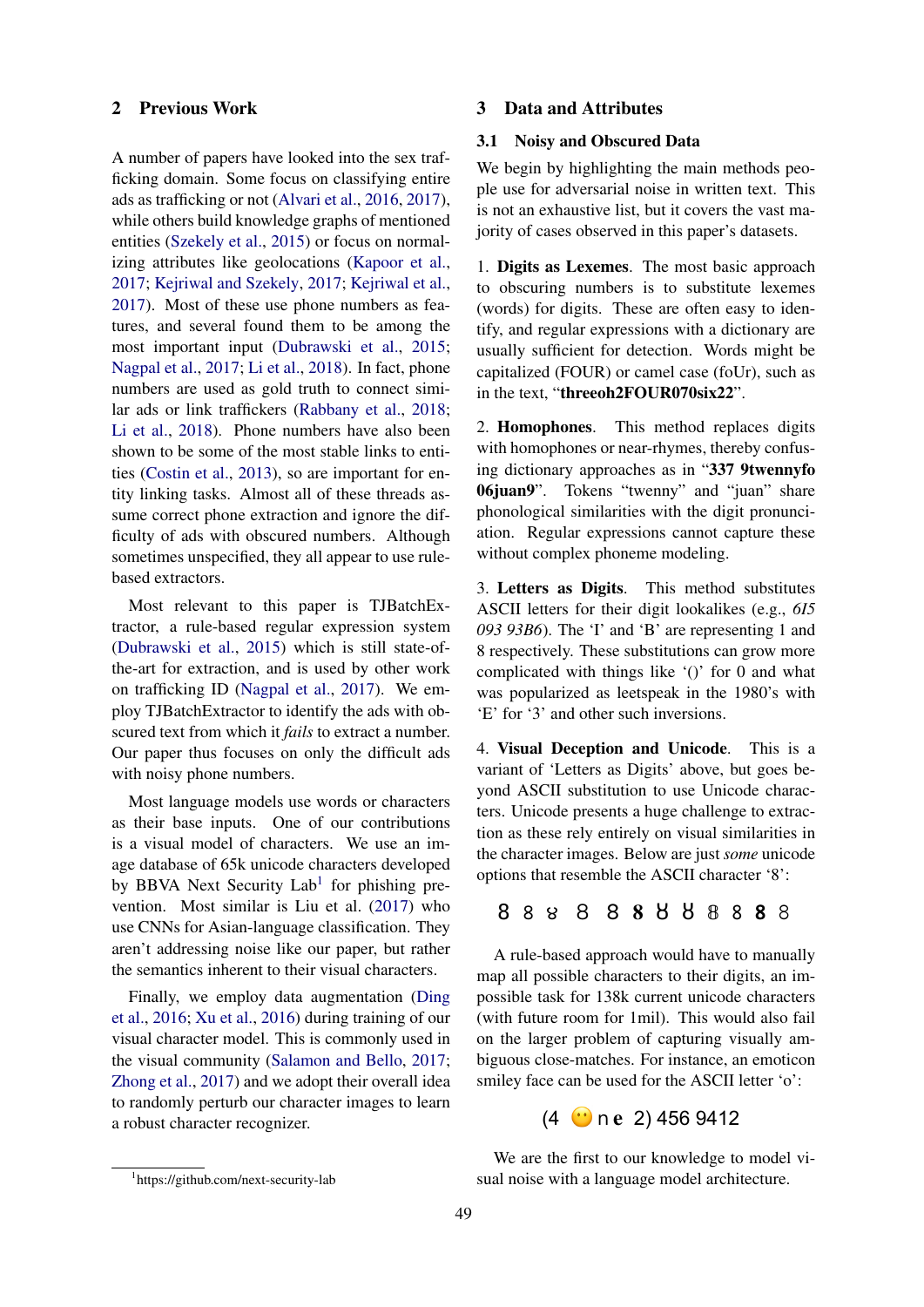5. Confounding Separators. Another common noise tactic is to insert arbitrary characters as separators. For example: *–270\*\*1tree&&822==31–*. The noise in this obscured text is meant to confuse a pattern matcher as to when a digit's substring begins and ends. Other difficult versions of this method uses digit characters themselves as the separators: 111 410 111 897 111 3245 111

6. Human Reasoning. The most difficult class of obscured text is that which requires reasoning to solve. For instance, including arithmetic (3+1) or instructions to invert digits. This type is a small minority in obscured phone numbers, but they prove most challenging.

Some of these challenges have rule-based solutions in isolation, but combined together, they overlap and build on each other for an exponential number of noisy combinations. This paper addresses all of these challenges except for homophones and human reasoning. We leave phoneme modeling to future work, and reasoning requires a different approach than discriminative classifiers. The most significant challenge this paper addresses is that of the visual deceptions (letters as digits, unicode, and visual sim). We propose the first neural model for visual similarity detection with a unique visual model based on a CNN.

# 4 Corpora

#### <span id="page-2-3"></span>4.1 Real-World Noisy Advertisements

Our initial corpus started from a 250k advertisement crawl of Backpage and Craigslist escort sections, shared with us by the Global Emancipation Network. The majority of these ads (180k) are one line with a standard phone number and no actual text. We filtered these out to focus on ads with written descriptions.

After removing one-liners, we ran the state-ofthe-art extractor [\(Dubrawski et al.,](#page-8-6) [2015\)](#page-8-6) to identify all ads where the extractor failed to extract anything. This remaining subset contains ads that either don't have a phone number, or they contain an obscured number that fooled the rule-based extractor. Figure [1](#page-2-0) shows one such explicit ad.

Undergraduate volunteers manually inspected the remaining ads, removed those without numbers, and identified minimal text spans that encompassed any obscured phone numbers. These annotations resulted in approximately 200 realworld obscured ads with their obscured text spans.

# Ad for Phone 555-584-4630

<span id="page-2-0"></span>Sexy Slim 555 Ready for fun let me 584 satisfy your 4630 every desire no disappointments..!! \*\*IF YOUR NOT SERIOUS PLEASE DON'T CALL ME..!!Kik Me-censored \_\_\_\*\*\*\*CAR PLAY ONLY\*\*\*\*

Figure 1: An example advertisement from the escort section of Backpage. Phone and username changed for anonymity. This ad illustrates an obscured number with normal digits, but text is interspersed in between.

Desiring a larger test set for evaluation, we created an adversarial data collection environment for undergrads to try and "beat" the TJBatchExtractor. This small-scale collection resulted in about 200 more obscured phone examples.

Merging the crawl with these adversarial obscured numbers, we had 390 real-world examples. We split into 250 test numbers and 140 for development (dev). The dev set was used for model improvement and parameter tuning, and the test set only for final results. Two examples from the dev set are given here:

# Gold Phone Ad Text

| 3189481720 tree1ate_nein 48-one7 twenty |
|-----------------------------------------|
| 4177015067 4!7 70! fifty6svn            |

Due to the nature of this domain, training data is difficult to obtain so neural models are stymied. We instead chose to "fake" the training data, creating our own computer-based adversarial dataset. Though training data is artificial, all experiments use the above *real-world* data annotations.

#### <span id="page-2-2"></span>4.2 Artificial Noisy Adversarial Data

A core research question is now whether artificial training data can train this real-world task. This section describes our approach.

The generation algorithm starts with a 10 digit number string (randomly selected<sup>[2](#page-2-1)</sup>), and then transforms the string with a sequence of obfuscation operations. Space prevents a full description of this process and its details, but we will release the code upon publication. Example transformations are as follows:

- 1. Insert separator ASCII chars between digits.
- 2. Replace a digit with an ASCII lookalike.

<span id="page-2-1"></span> $2$ We used a US area code dictionary, and followed the constraint that the 4th digit must be [2-9] whereas the 5th to 10th digits are [0-9]. Numbers were then chosen randomly.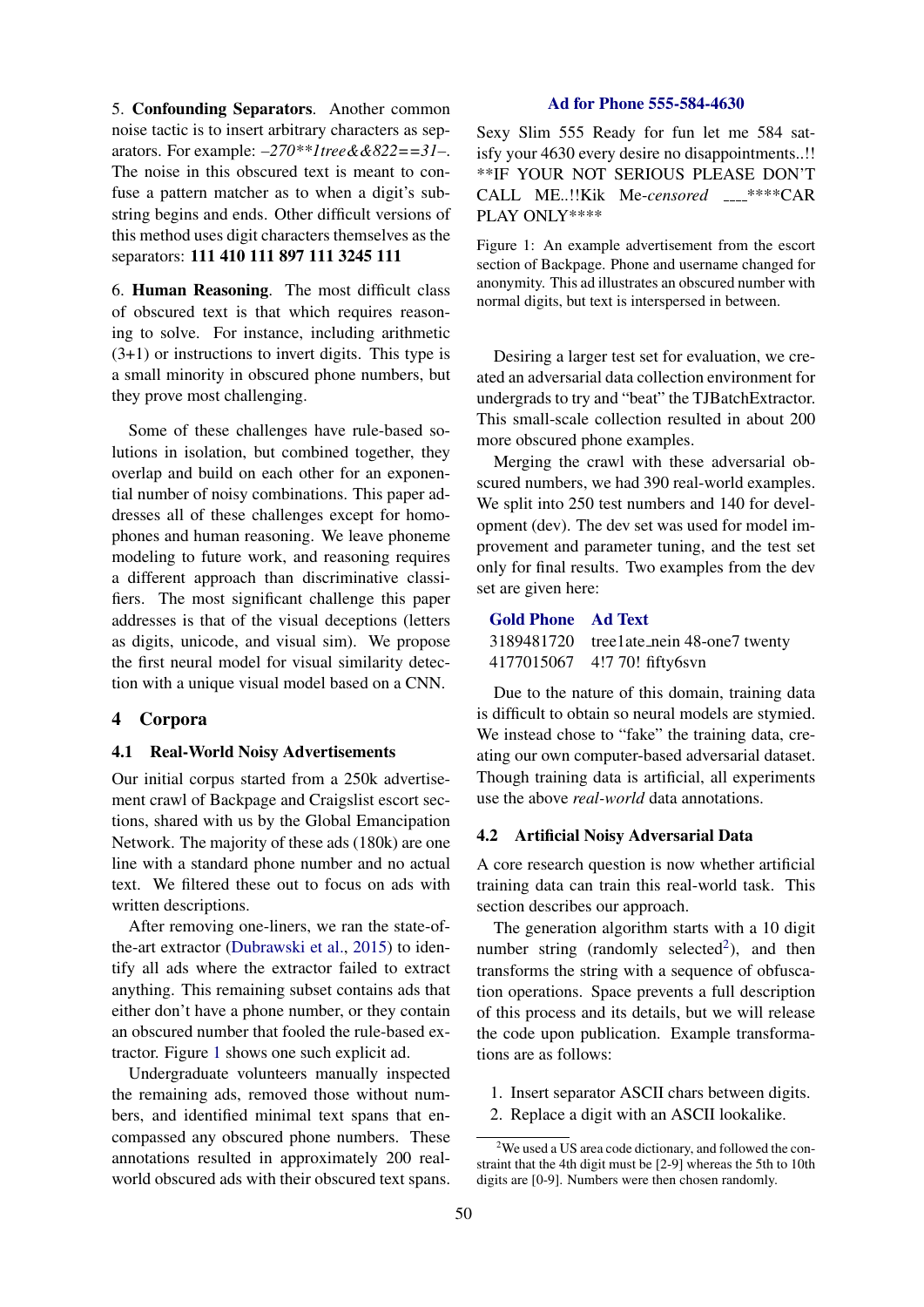### Artificial Obscured Phone Numbers

<span id="page-3-0"></span>2 1tree\6-zero0###33\˜15 778cinco7five688 PaRtyGiRL 6 \*forejuan\*for 55!826ate 5 1290 si&te4 ~~~~~~~~~~~~135 ate0 5 \*\*\*2 08–88 8nine

Figure 2: Examples from the artificial phone number training set.

- 3. Replace a digit with its English, Spanish, or homonym (2 to 'two')
- 4. Capitalize letters or replace with an ASCII lookalike (C to '(')
- 5. Replace two digits with its English word ('18' to 'eighteen')
- 6. Insert random English words as separators

These occur in sequence, each with random chance, so the original digit '2' might become 'too' which then becomes 'To0' after character conversion. The output of this process is arguably more difficult than many real-world examples. See Figure [2](#page-3-0) for generated examples. We ultimately trained on 100k of these.

# 5 Models for Obscured Extraction

# 5.1 Baseline Models

We use two baselines: one from prior work and another with a basic RNN model.

#### 5.1.1 Rule-Based Baseline

The state-of-the-art for phone number extraction is the TJBatchExtractor from Debrawski et al. [\(2015\)](#page-8-6). This is a large set of regular expressions designed to capture phone numbers even with variation and noise, mostly focused on what we've named "Digits as Lexemes" and "Letters as Digits". Their previous results showed 99% extraction accuracy, however, we found that 72% of ads are one line with just unobscured digits, so their result masks a more challenging subset.

# <span id="page-3-2"></span>5.1.2 RNN Baseline

Our baseline neural architecture is a characterbased bi-directional LSTM. Input is a 70 character span of obscured text, and each character is mapped to its embedding vector. The embeddings are randomly initialized and learned during training. Each embedding is fed into the biLSTM, and the final hidden state of the biLSTM is treated as the representation of the obscured text. The hidden state is then passed to 10 independent dense

layers, one for each of the 10 digits in the phone number. A softmax is then used on the output of each dense layer to predict the digit in that position of the 10-digit phone number.

We also tested GRUs instead of LSTMs, but performance did not significantly change.

# 5.2 Obscured Models

#### <span id="page-3-3"></span>5.2.1 RNN with Positional Attention

The RNN baseline transforms the input text to a single vector from the biLSTM, and then predicts the digits in the phone number from this vector. We found that the model quickly learns to predict the first digits and the last digits, but learning for the middle digits is hindered. This intuitively makes sense because the vector represents the entire text without directed guidance on identifying *where* in the text the digits exist. How does the final dense layer know where the 4th and 5th digits begin? The initial digit, in contrast, is easier to identify because it leads the string.

Our solution to this deficiency was to add *positional attention* to the LSTM. Instead of using its final LSTM state, the vector is a weighted sum of *all* hidden states. The weight vector  $\alpha$  is the learned positional attention. Formally, the ith digit in the 10 digit phone number is predicted by a dense layer over context vector input  $W_i$ :

$$
W_i = \sum_{j=0}^{N} \alpha_{ij} * V_j \tag{1}
$$

where N is the length of the LSTM,  $V_i$  is the jth LSTM hidden state,  $i$  is the ith digit in the phone, and  $\alpha_i$  is the *i*th digit's positional attention vector. This allows the network to learn which part of the text is relevant for each digit. The first digit in the number should learn a weight vector  $\alpha_0$  that weights the front of the LSTM more than the end, and vice versa for  $\alpha_9$ . Figure [3](#page-4-0) shows this model.

We experimented with individual attention (each digit i has its own learned  $\alpha_i$ ) and a single shared attention (all digits use the same learned  $\alpha$ ). We only report on individual attention since it outperformed shared attention.

We also tested multiple stacked LSTM layers. Stacking showed no further improvement.

#### <span id="page-3-1"></span>5.2.2 RNN with Conditioned Prediction

One characteristic of our task is that each digit prediction is *mostly* independent from the previous digit. Unlike many domains in NLP, this is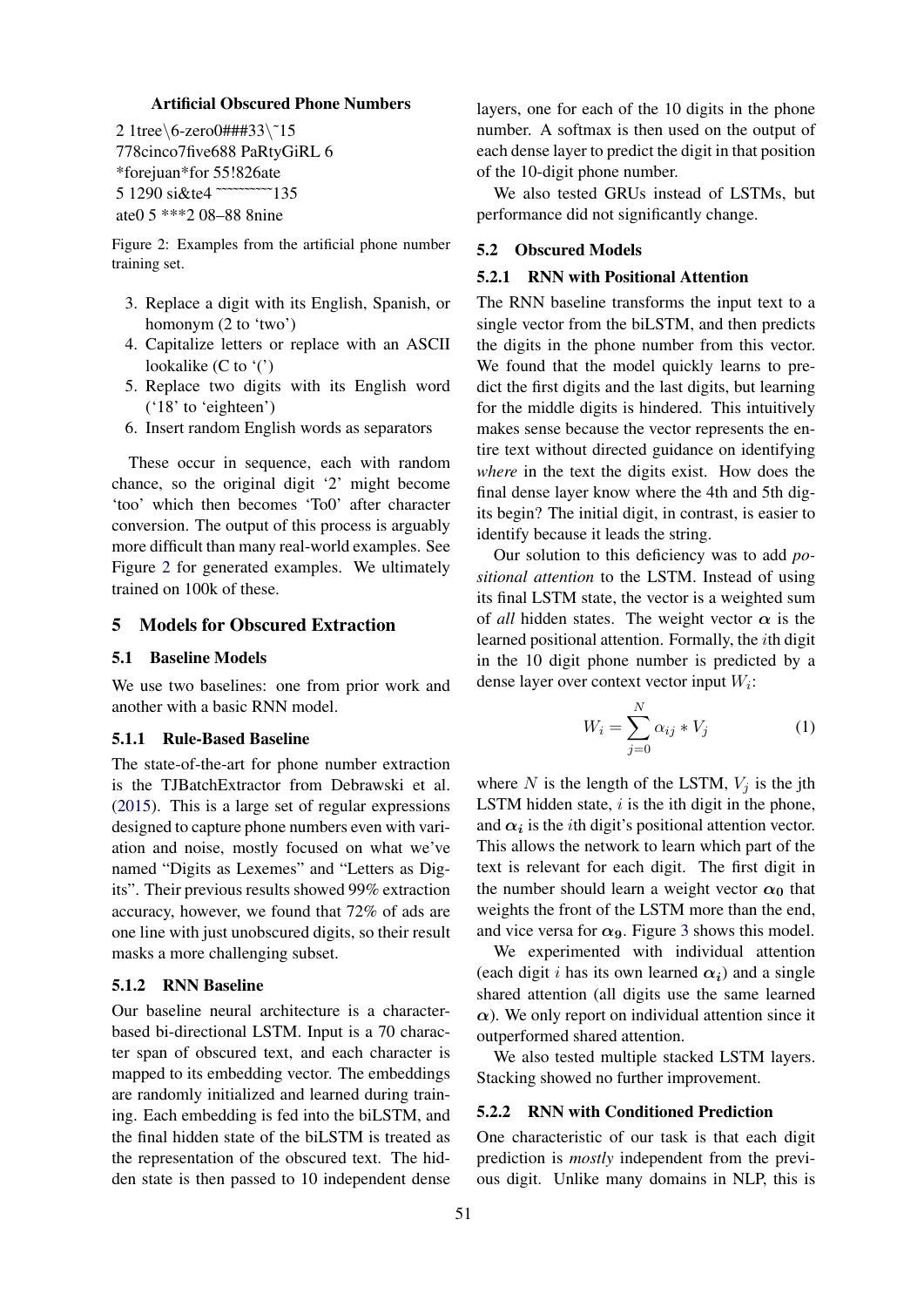<span id="page-4-0"></span>

Figure 3: LSTM with position attention. Dotted lines included with conditioned prediction (Sec [5.2.2\)](#page-3-1).

not a sequence modeling problem where knowing the previous digit semantically assists in guessing the next. For instance, a 5 is not more likely to be followed by a  $4<sup>3</sup>$  $4<sup>3</sup>$  $4<sup>3</sup>$  Despite position attention, the model still had difficulty distinguishing which portion of the context vector was relevant to a middle digit. It sometimes repeats an inner digit because the 4th and 5th positions were too nearby in the obscured text. Observe these 2 examples:

> 41093four 2830 4109threeefour tooo830

The seventh digit is a 2, but it starts five characters later in the second string. We observed repeated digit predictions like: 4109344830. It would predict the same number twice, and then skip over the next due to the shifting positions.

Our quick solution to avoiding repeats was to pass the predictions forward. We added a simple conditional dependency that feeds the softmax output of the previous digit to the current digit. The dotted lines in Figure [3](#page-4-0) illustrate this new link. This removed many of our repeated digits, and also increased accuracy in other examples that weren't even repeated but just made mistakes.

#### <span id="page-4-3"></span>5.2.3 Conditional Random Field Model

Given that providing the previous digit prediction showed slight improvements on the development set, we wanted to formalize the sequence predictions with proper transition probabilities. If a digit prediction leads to an unlikely next prediction (according to the model), then perhaps the previous digit should switch to its 2nd most likely in order to maximize the joint prediction.

<span id="page-4-2"></span>

Figure 4: Neural architecture with a CRF top layer.

The other RNN problem is that input varies in length and noise. Some input is only about digits:

#### 4treeTOO564ateSVN33

Others contain varying complex separators:

# –4\*\*tree\*\*TOO sms 564ate+SVN+33

RNNs must learn to ignore separators in ways that don't confuse the subsequent dense layers. The network is remarkably adept at this, but we hypothesized that a better model should make a prediction *on each and every input character* rather than merging all into the same hidden state.

Conditional Random Fields [\(Lafferty et al.,](#page-8-16) [2001\)](#page-8-16) are a natural way of modeling the above. A CRF tags each character as it goes, and performs both training and inference, using viterbi search to find the most likely output prediction sequence. Figure [4](#page-4-2) shows this model. We used the CRF implementation in Keras inspired by [\(Huang et al.,](#page-8-17) [2015\)](#page-8-17) to overlay a CRF on top of the RNN-based models (see also Ma and Hovy [\(2016\)](#page-8-18)).

The output of a CRF is different since it must output a label for every character (rather than just 10 phone digits). We use the standard CRF labels to mark the beginning (B) and included (I) characters. This means that instead of a single label for each possible phone digit (e.g., 8), we now have two labels which represent a character that begins a digit (B8) and a character in the middle or end of a digit (I8). We additionally use an Other label 'O' to label the noisy separator characters that aren't part of any digit's substring. The following is an example:

```
B2 I2 I2 B4 B7 O B6 I6 I6 B9 B9
T O O 4 7 - s i x 9 9
```
The mapping from CRF labels (B2,I2,I2) to actual digits (2) is deterministic. Evaluation metrics for the previous RNNs also apply to the CRF output after it is mapped. However, training for the CRF is done entirely on the CRF label loss.

<span id="page-4-1"></span><sup>&</sup>lt;sup>3</sup>There are exceptions and phone numbers do have some constraints, such as having a limited set of 3 leading digits. However, the remaining 7 digits are mostly random in the US.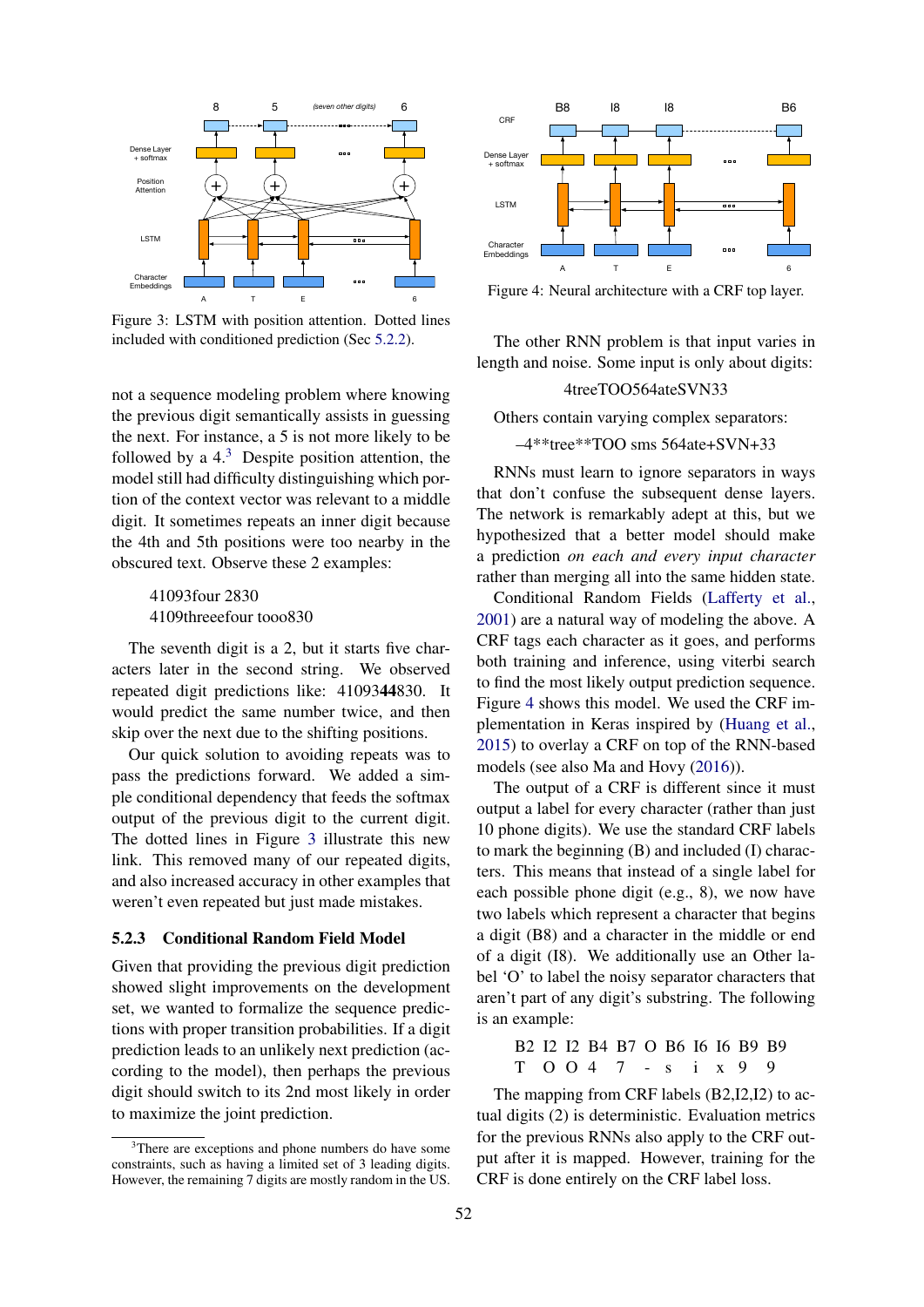<span id="page-5-0"></span>

Figure 5: CNN architecture for visual image input to the LSTM model.

### 5.2.4 Visual Characters with CNNs

As with most NLP tasks, out of vocabulary (OOV) input is an issue. Our adversarial task is even more severe because visual substitutions are intentional, and often OOV as there are 138k current unicode options. If the character is unseen in training, only context can try to guess the digit. Below are examples of such replacement:

| Digits | ASCII | Unicode |
|--------|-------|---------|
| 410    | 41o   | 410     |

Why are these easy for humans to decipher? It's purely due to visual similarity. In a "normal" NLP neural model, each character (or token) is mapped to an embedding, so unseen characters have no representation. We might use the default approach of mapping all unknowns to a shared 'UNK' embedding, but this loses the different visual characteristics of each character.

All of this motivates our new *Visual-Based Character RNN*. Our model does not learn a dictionary of character embeddings, but instead uses a series of CNN layers that transform 34x34 images of the characters. The transformations then feed into our above models. This is now a model that can interpret *unseen* (in training) characters.

Figure [5](#page-5-0) shows the CNN combined with our positional attention RNN. We use two 3x3 convolution layers with 4 and 8 filters respectively. Each layer is followed by a relu layer and a batch nor-

malization layer (not shown in the figure). The convolutions are followed by a max pooling layer and then flattened. A dense layer with softmax then reduces the flattened vector. We experimented with up to 3 convolution layers, up to 32 filters, and varied the size of the dense layer.

Visual input changes the model significantly. It is no longer learning an NLP-style character *embedding*, but rather learning CNN parameters to transform an image input into that embedding. Our first models ran into problems because they simply memorized each 34x34 image. Since all ASCII '3' characters map to the same flattened representation, the model memorizes it, and unicode variations fail no matter how similar. We thus introduced *data augmentation* during training. Each 34x34 input is 'jiggled' with random transformations: (1) translation of the image up/down or right/left, (2) darken/lighten the image, (3) stretch or widen, and (4) rotate up to 20 degrees. This provided different inputs for the same ASCII chars, so the CNN was encouraged to learn key visual features across all variants. Data augmentation led to our most significant improvements on unseen unicode character input.

# 6 Experiments

All models were trained on the 100k artificial obscured phone dataset (Section [4.2\)](#page-2-2). 90k was used for training and 10k to determine convergence. The RNNs were set to  $N = 70$  in length, and inputs were padded to that length. The rare input text longer than 70 is cropped. Embedding size *N=100* and LSTM internal dimensions *M=200* were chosen for all RNNs based on dev set performance. The CRFs performed best at *N=200*. We also applied dropout of 0.2 for the LSTMs and 0.5 CRF.

We report results with three metrics: digit accuracy, Levenshtein edit distance, and perfect accuracy. Digit accuracy is the simple alignment of predicted digit with gold digit (# correct / 10). If a predicted phone number is longer than 10 digits (CRFs are not bound to strictly 10 predictions), digit accuracy is computed only over the first 10 predicted digits.

Digit accuracy is flawed because a model might insert one extra digit, but still guess correct for the remainder. For example:

> Gold: 4109342309 Guess: 41109342309

The CRF inserted an extra 1 digit, just one mistake, but digit accuracy is now a very low 0.2.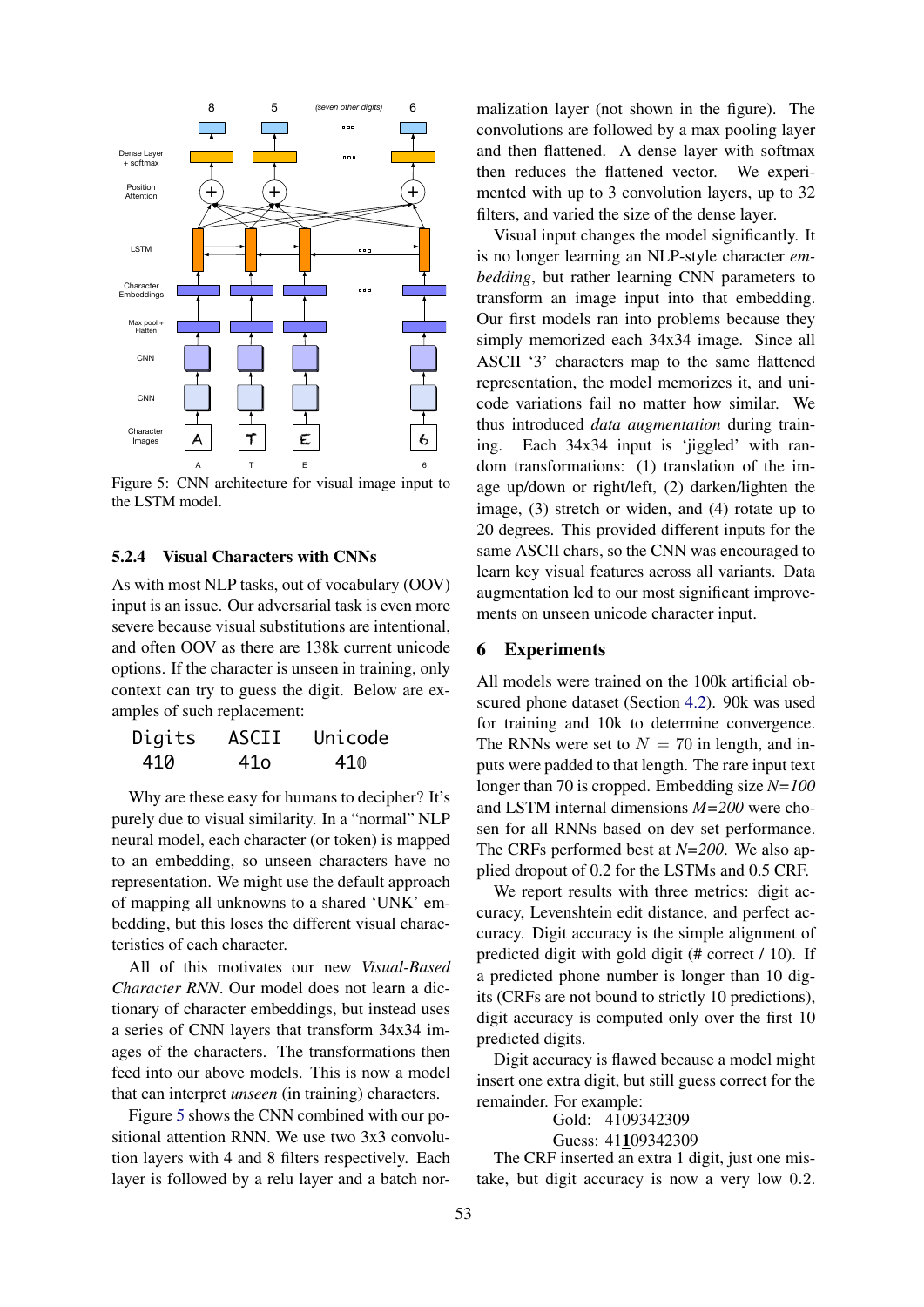<span id="page-6-0"></span>

|                         | <b>Development Set</b> |      |                | <b>Test Set</b> |      |                |
|-------------------------|------------------------|------|----------------|-----------------|------|----------------|
| Model                   | <b>Digit</b>           | Lev  | <b>Perfect</b> | <b>Digit</b>    | Lev  | <b>Perfect</b> |
| <b>TJBatch Rules</b>    | 0.0                    | 0.0  | 0.0            | 0.0             | 0.0  | 0.0            |
| LSTM (5.1.2)            | 77.0                   | 79.7 | 48.1           | 74.4            | 78.2 | 40.3           |
| LSTM-2                  | 77.5                   | 79.4 | 49.7           | 74.8            | 77.6 | 40.6           |
| LSTM +att $(5.2.1)$     | 78.5                   | 80.5 | 48.6           | 76.6            | 78.9 | 43.5           |
| LSTM +cond $(5.2.2)$    | 79.7                   | 81.6 | 48.5           | 76.5            | 79.5 | 39.8           |
| LSTM +att +cond         | 79.1                   | 81.2 | 48.3           | 77.2            | 79.8 | 42.3           |
| CRF with LSTM $(5.2.3)$ | 72.9                   | 84.0 | 58.1           | 67.7            | 83.4 | 48.2           |

Table 1: Results on dev and test. Though flawed, digit accuracy is included for completeness. The +att and +cond options are not compatible with the CRF which does not need attention since it predicts at every input character.

We thus use the Levenshtein edit distance to better evaluate performance. Levenshtein's measure judges string similarity based on the minimum number of "edits" required to transform the prediction into the gold:  $(1.0 - edits/10)$ . In the above case, one deletion is required to make the strings the same, so the score is  $(1 - 1/10) = 0.9$ .

Finally, perfect accuracy is the number of perfect phone numbers (all 10 digits) that were correctly guessed, divided by the size of the test set.

Real-world Test: We report results only on the *real-world* test set from Section [4.1.](#page-2-3) The artificial data was solely used for training. We did not run models on the test set until the very end after choosing our best settings (on the dev set).

Real-world Challenge Test: To further illustrate the challenge of noisy text, we enhanced the realworld test set with *unicode injections*. Using a hand-created character lookup of visually similar unicode characters, we replaced 10% of the characters with randomly chosen unicode lookalikes not in the training data. This results in a very challenging test set to further benchmark the models.

Finally, all results in the next section are the average of 4 train/test runs of the same model.

# 7 Results

Table [1](#page-6-0) contains results *without CNNs* for the baselines, RNNs, and CRF. The models listed are those that showed consistent improvement on development, and the test set columns were run only at the end for publication results. Adding position attention and conditional dependence each showed improvements of 1-2% Levenshtein. Stacking two LSTMs showed little gain. The CRF excelled with a 11% relative gain (on test) for perfect prediction over the best LSTM setup.

CNN Comparison (Perfect Acc)

<span id="page-6-1"></span>

|                    | <b>Test</b> |      | <b>Challenge</b> |      |
|--------------------|-------------|------|------------------|------|
|                    | Lev         | Perf | Lev              | Perf |
| Best LSTM (no CNN) | 81.2        | 48.3 | 72.9             | 22.1 |
| <b>CNN-LSTM</b>    | 77.3        | 42.1 | 65.5             | 15.6 |
| CNN-LSTM +aug      | 79.7        | 39.8 | 75.2             | 27.3 |
| Best CRF (no CNN)  | 84.0        | 58.1 | 74.9             | 17.6 |
| <b>CNN-CRF</b>     | 82.8        | 54.2 | 73.4             | 14.6 |
| $CNN-CRF + aug$    | 83.3        | 56.1 | 79.7             | 33.3 |

Table 2: Results of the CNN models. Challenge has 10% unseen unicode injected. +aug used visual data augmentation during training.

For CNN results, Table [2](#page-6-1) shows test set performance. Adding just the CNNs does not improve recognition, but in fact are slightly worse. However, more compelling is the challenge set with injected unicode confounders. Recall the importance of *data augmentation* during training so the models learn real visual features. These "+aug" results show why it is needed with a 89% relative improvement in perfect phone accuracy (from 17.6% to 33.3%). The non-CNN LSTM and CRF struggle at 17-22%. They simply cannnot represent unseen characters.

Our new CRF model (no CNN) outperforms the RNNs on the test set by 10% absolute. When comparing challenge test performance, the best CRF-CNN outperforms the best non-CNN LSTM by 11% absolute. To further illustrate the effect of unicode confounders, we varied how much we injected and graphed performance in Figure [3.](#page-7-0) The CNN models consistently outperform.

# 8 Full Ad Extraction

We wrapup with a pilot for full ad extraction. The models presented so far extract from one span of text (it assumes a phone number exists). This for-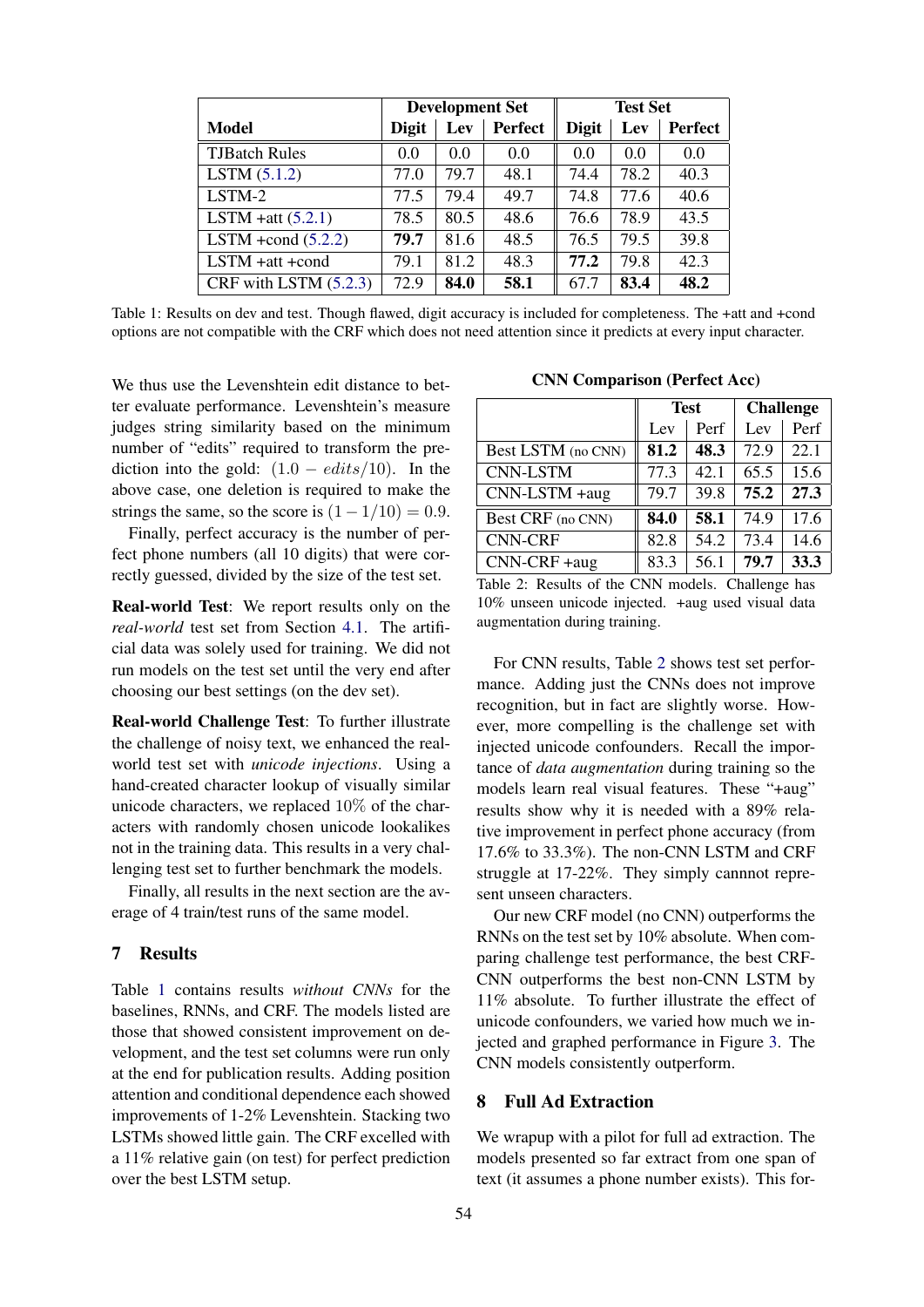<span id="page-7-0"></span>

Table 3: Phone accuracy as a higher % of unicode substitutions are made for lookalike ASCII characters.

mulation is a well-defined task for research, but we also propose how one might apply these extractors to the more difficult task of full document extraction when the location of the phone number is unknown. We briefly describe initial tests.

The most straightforward way to extract from a document is to split it into text windows (spans) and try all possible extractions. Since these are probabilistic models, we can compute  $P(phone|span)$ , and find the window span that maximizes the probability.

$$
best = max_{span} P(phone|span)
$$
 (2)

$$
P(phone|span) = \prod_{i=0}^{9} max_j P(d_i = j|span)
$$
 (3)

The phone number extracted from the best span is the phone number in the text.

We collected a set of real advertisements that don't have phone numbers, and artificially inserted an obscured number from our artificial dataset. This allows us to track which span contains the phone number, and then evaluate an extractor.

The difficulty with this task is that our models are trained on precise text spans, whereas this full document dataset contains lots of non-phonerelated text. To address this difference, we stopped padding our snippet input with null values (up to the length of the RNN), and instead pad with randomly selected text snippets from real ads. The models are exactly the same, we just change how padding works when the training text is shorter than length 70. We refer to this as the "ad pad".

| <b>Datum:</b> 615 093 93B6              |
|-----------------------------------------|
| Null-Pad: 615 093 93B6                  |
| Ad-Pad: 615 093 93B6always in town call |

To be clear, no models were changed, just how training input is padded. Can the models identify the correct text span that contains a phone number? Table [4](#page-7-1) shows these results for standard

Text Span ID of Phone Numbers

<span id="page-7-1"></span>

|                   | Full  | <b>Full+Partial</b> |
|-------------------|-------|---------------------|
| Zero pad          | 70.3% | $92.1\%$            |
| Craigslist ad pad | 99.3% | 99.7%               |
| Backpage ad pad   | 98.0% | 99.6%               |

Table 4: Results of choosing text spans with the full phone number, or a partial match. Partial matches contained on average 7-8 of the 10 digits.

null-padding versus ad-padding, as well as crossdomain tests. We trained on Craigslist and Backpage separately, then tested on only Backpage ads.

Window identification works very well as long as training padded its input with real ad text. This is encouraging in that it seems these models can reliably identify *where* a phone number is present.

Finally, we tested how the models also extract from these spans after identifying them. Extraction showed 80% accuracy on full numbers, compared to 98% when train/test only on artificial phone snippets. We attribute the drop to the difficult task - window spans contain more noise than a precise text span. Future work will focus on this full document task with real-world numbers.

#### 9 Discussion

This is the first work to model noisy phone number extraction with neural models. Most notably, our CNNs explore how to use visual characteristics of the characters, rather than standard NLPstyle models with trained embeddings. To the best of our knowledge, this is the first proposal for a visual language model in an extraction architecture.

We showed results on new challenge datasets with injected unicode. These results illustrate the challenge for extractors, but also the usefulness of CNN recognizers. In fact, current rule-based extractors cannot extract any of the numbers in our test sets. Our CRF outperformed an LSTM-only model by 10% absolute, and data augmentation improved on unicode tests by a relative 89% gain.

Possible future work could investigate a Generative Adversarial Network (GAN) [\(Goodfellow](#page-8-19) [et al.,](#page-8-19) [2014\)](#page-8-19). GANs have become popular in vision tasks, but the normal GAN setup requires training data to start from, and this sparse domain prohibits its straightforward use.

Data from this work's training and evaluation are available online<sup>[4](#page-7-2)</sup>, and we hope this spurs further work on this important societal challenge.

<span id="page-7-2"></span><sup>4</sup>www.usna.edu/Users/cs/nchamber/data/phone/